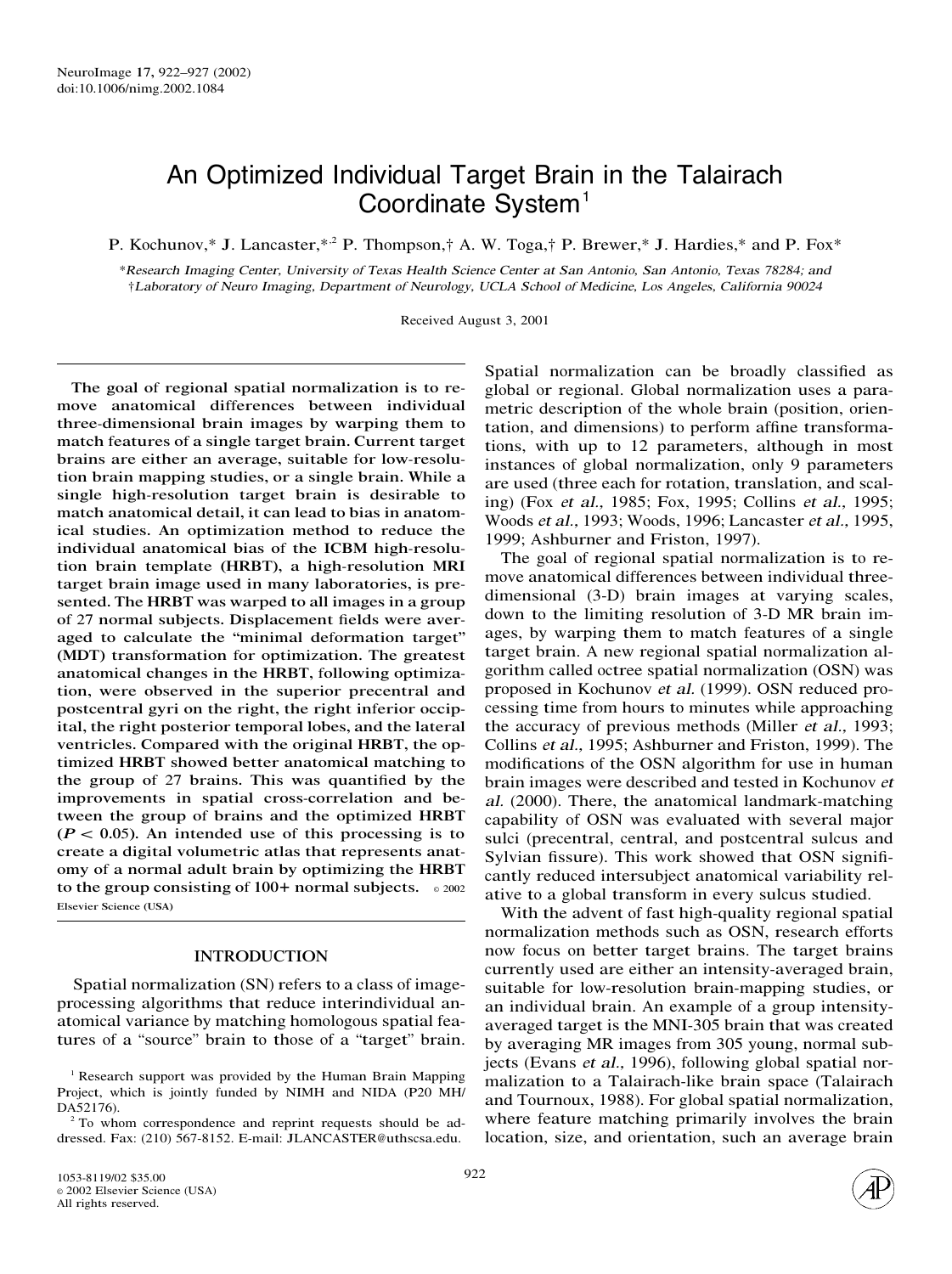target is advantageous because it avoids spatial biases that can arise when using an individual brain (Woods, 1996; Lancaster <sup>e</sup><sup>t</sup> al., 1999). For high-resolution, regional spatial normalization, an intensity-averaged target brain derived using global spatial normalization is not adequate, because feature matching must be extended to the limiting resolution of the brain images. To deal with this problem, Holmes <sup>e</sup><sup>t</sup> al. (1998) created a high-resolution, high-signal-to-noise-ratio MRI brain volume—the ICBM high-resolution brain template (HRBT). Twenty-seven high-resolution T1-weighted volumes (7 at  $0.78$  mm<sup>3</sup> and 20 at 1.0 mm<sup>3</sup>) were acquired from a single subject (the author) on a Philips 1.5 Tesla MRI scanner. These 3-D image volumes were automatically registered to a common stereotaxic space in which they were subsampled and intensity averaged. The effect of intensity averaging of 27 volumes resulted in a gain of approximately 5 in the signal-to-noise ratio. As a result, fine anatomical details, such as thalamic subnuclei and the gray bridges between the caudate and the putamen, were well defined. Due to its excellent contrast and signal-to-noise ratio, this brain is currently used as a target for regional spatial normalization in many laboratories (Montreal Neurological Institute, UCLA Laboratory of Neuro Imaging, etc.). Also, many regions of this brain such as cerebellum (Schmahmann <sup>e</sup><sup>t</sup> al., 1999), limbic system, ventricular system, hypothalamus (Toga and Thompson, 2001) have been manually segmented and labeled.

The HRBT provides excellent resolution and contrast detail; however, when selected as a target it will inevitably lead to a bias in the quality of regional spatial normalization due to anatomical features that are unique to this brain.

In Kochunov <sup>e</sup><sup>t</sup> al. (2001), methods were developed for defining, constructing, and evaluating a "minimal deformation target" (MDT) brain for multisubject studies based on analysis of the entire group. The goal was to provide a procedure that would create a standard, reproducible target brain based on commonality of features in a group of brain images. This research was based on the work performed by Grenander and Miller (1998), who first formalized the concept of an "average geometry target" as opposed to an intensity-averaged target. The MDT brain was defined to be the brain that minimizes deformation between the target and all the brains in a study. The need for minimal deformation is based on the fact that a displacement field is limited by continuity constraints in the amount of deformation that it can store (Kochunov <sup>e</sup><sup>t</sup> al., 2000). Also, the average geometry of the target helps to avoid local minima during warping as the template is geometrically closer to all the brains (Grenander and Miller, 1998). The MDT optimization of the target brain leads to deformation fields for a group of brains with significantly reduced average displacement. Kochunov <sup>e</sup><sup>t</sup> al. (2001) also showed that warping individual brains to



FIG. 1. A set of deformation vectors, pointing from a single voxel in the target brain to corresponding locations in a set of brains is shown. An average displacement vector S (boldface arrow) can be used to directly transform this voxel into its central (minimal deformation target) location, and dispersion vector D (dotted line) can be used to estimate variability of the deformation vectors about this optimal site.

the target brain that required the least amount of deformation for the group provided better feature matching as judged by an independed multiscale crosscorrelation analysis.

An MDT target brain is obtained as follows: after global spatial normalization, a prospective target brain is warped to each brain in the study. The displacement fields (DFs), 3-D arrays of displacement vectors stored in each element, one per voxel, were saved and analyzed. The displacement vectors of each DF point from the target brain voxels to the corresponding locations in each source brain (Fig. 1). The set of displacement vectors, pointing from a single voxel in the target brain to corresponding locations in the set of source brains, mathematically describe the transformation of a target brain voxel into the collective brain space. An optimal target site was proposed as the geometrical centroid of the set of corresponding locations for each voxel. Averaging the set of DFs results in a DF that is used to directly transform the test brain into the MDT brain for the set (Fig. 1, boldfaced vector). The standard deviation of displacement vectors—the dispersion distance from the MDT brain site to corresponding locations (Fig. 1, dotted vector)—can be used to judge the agreement among brain images in this anatomical region. An empirical scoring function—"target quality score" (TQS) based on the product of the average displacement and the dispersion distance—was developed in Kochunov <sup>e</sup><sup>t</sup> al. (2001). The brain with the lowest TQS was declared the "best individual target" (BIT) brain.

Based on methods described in Kochunov <sup>e</sup><sup>t</sup> al. (2001), two strategies for selecting a target brain can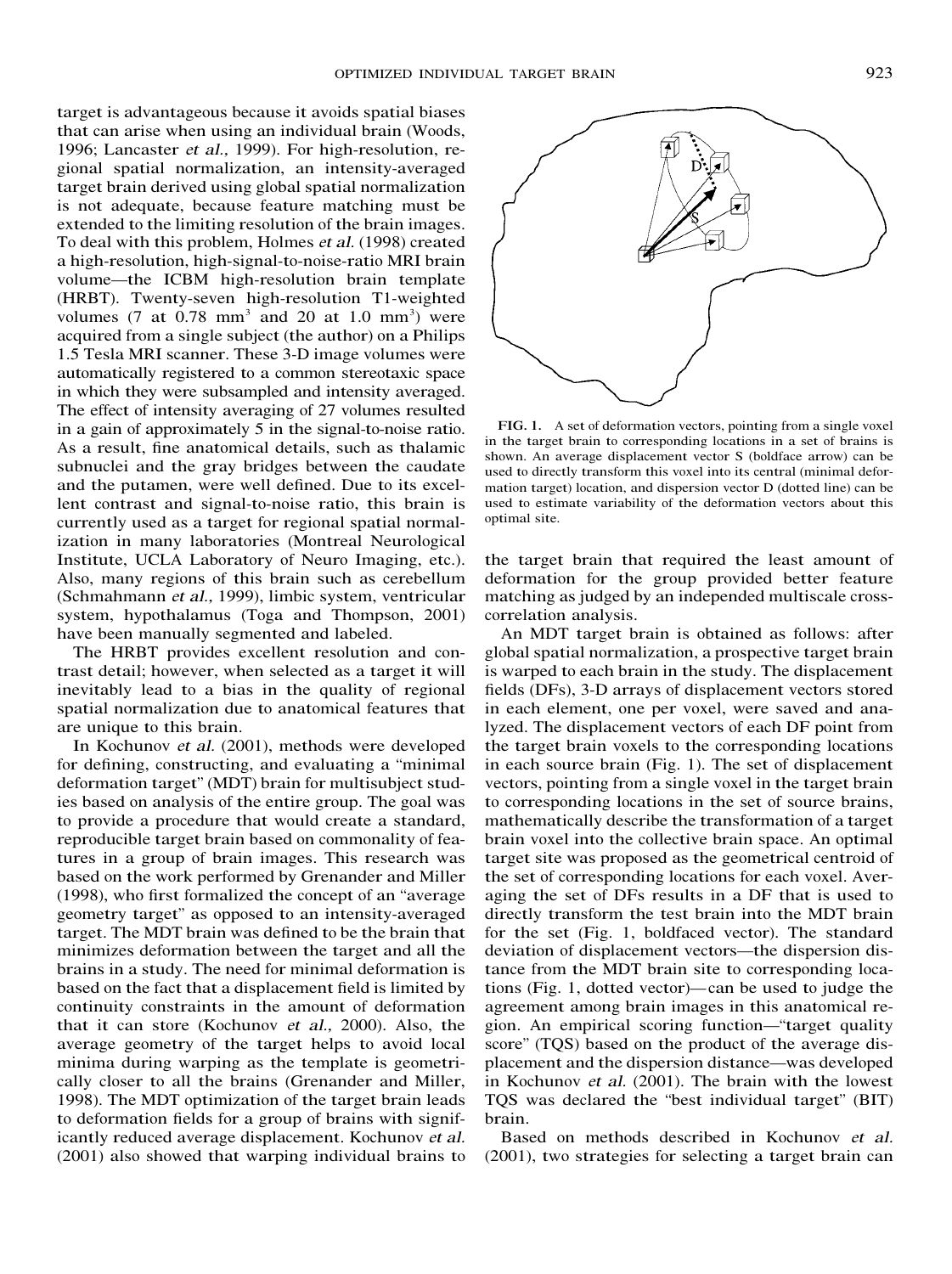

FIG. 2. The processing stream for global and regional spatial normalization (times for SUN Ultra-30, 250 MHz).

be proposed. First, the BIT brain can be reliably identified and optimized. Second, the total deformation magnitude of a well-established target brain can be minimized for a group of subjects. While the second strategy will not yield the best possible target for the group (as judged by the correlation analysis) it can be used to geometrically optimize a well-developed target brain such as the HRBT, where many anatomical structures are already manually segmented and labeled. The objective of this study was to evaluate the improvement in spatial normalization using the groupoptimized HRBT.

## MATERIALS AND METHODS

# Subjec<sup>t</sup> Selectio<sup>n</sup>

Twenty-seven T1-weighted anatomical 3-D MRI brain images from three different labs (UCLA, MNI, and UTHSCSA) were selected from a group of healthy right-handed volunteers in the ICBM project (Mazziotta <sup>e</sup><sup>t</sup> al., 1995). The subject population consisted of 14 males and 13 females. Twenty-five subjects were righthanded. Subjects ranged in age from 19 to 34 years with the average age of  $24.8 \pm 4.2$  years.

## **Processing**

The processing scheme is diagramed in Fig. 2. Automated procedures were used to remove the skull tissues and cerebellum (scalping). All brain images were globally spatially normalized to the Talairach template using the Convex Hull software (Lancaster <sup>e</sup><sup>t</sup> al., 1999; http://ric.uthscsa.edu/projects).

MR image intensity inhomogeneity was corrected using a bias-field analysis method developed by Styner <sup>e</sup><sup>t</sup> al. (2000). A fuzzy-classifier anatomical segmentation method (Herndon <sup>e</sup><sup>t</sup> al., 1998) was used to segment images into white matter (WM), gray matter (GM), and cerebrospinal fluid (CSF). Anatomical templates (Kochunov <sup>e</sup><sup>t</sup> al., 2000) were created by magnitude coding the tissue classes.

The optimized HRBT was obtained as follows: (1) the original HRBT was regionally spatially transformed with OSN to match each image in the study; (2) the resulting DF provided the set of displacement vectors,

pointing from a single voxel in the HRBT to corresponding locations in the set of source brains; and (3) the average vector for each voxel of the HRBT (Fig. 1) was used to transform this voxel into a optimal position in the collective brain space (Kochunov <sup>e</sup><sup>t</sup> al., 2001).

## Analysis

The optimized and original HRBTs were evaluated as the targets for regional spatial normalization. Each of the source images was warped to both the original and the optimized CH target brains, and the quality of match was evaluated for each of two groups. The WM/GM tissue mismatch for the right and left hemispheres was calculated for the target and source brains before and after OSN processing. The transformed source-to-target matching quality was evaluated using the multiscale cross-correlation analysis. The correlation analysis was introduced in Kochunov <sup>e</sup><sup>t</sup> al. (2001) to measure the spatial likeness between the source and the target images at varying scales. During the OSN feature-matching process (Kochunov <sup>e</sup><sup>t</sup> al., 2000), a target dominant feature is identified as either WM, GM, CSF, or empty space in each octant. The averageper-octant cross-correlation coefficient (R) between target dominant tissue types in regionally transformed and target brains was calculated to assess the quality of match. This coefficient is an indicator of geometrical/ anatomical similarity ( $R \approx 1$ ) or difference (low R) between transformed and target brains. R is calculated at varying scales from large octants  $(128^3)$  at step 1 to small octants  $(2^3)$  at step 7 for the multiscale regional spatial transformation of OSN.

#### RESULTS

The optimized HRBT differed spatially from the original HRBT in several areas (Fig. 3). This 3-D view shows the regional nature of spatial changes due to the optimization process. The largest region affected by optimization was toward the dorsal surface of the brain, regions surrounding the central sulcus. The right superior precentral and postcentral gyri were moved anteriorly with an average displacement of about 6.5 mm; the same areas on the left side had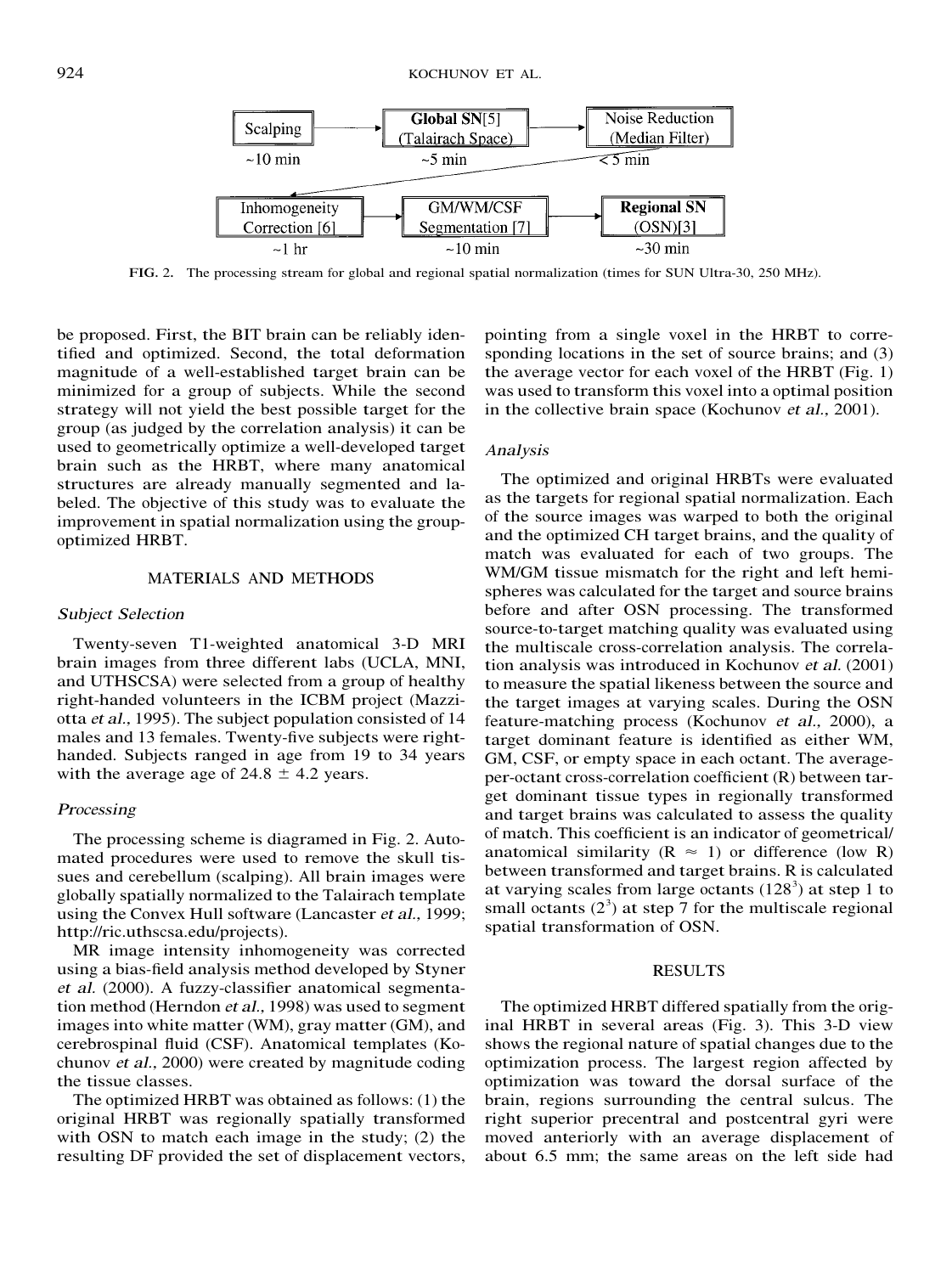

FIG. 3. Surface rendered views of optimized HRBT. Red indicates areas changed by optimization. Inset provides an internal view of changes.

average displacement of less than 2 mm. The standard deviation among the displacement vectors in the upper 20 mm of the precentral and postcentral gyri was  $3.4 \pm$ 2.4 mm on the left vs  $2.5 \pm 1.9$  mm on the right (not significant at  $P < 0.05$ ). Also the average coefficient of variation (displacement/SD) was significantly higher  $(P < 0.05)$  on the right  $(1.12 \pm 0.34)$  than on the left  $(0.42 \pm 0.32)$ . Other changes included sizeable regions in the right inferior occipital/temporal lobes, lateral ventricles, and inferior frontal lobe.

The average GM matching error when the original HRBT was used as a target was  $\sim$ 20% following global SN and was reduced to about 9% following regional SN (Table 1). The optimization process produced mismatch that was about 8% (Table 1). The greatest mismatch improvement was on the right side of the brain, consistent with more optimization on the right side. The GM mismatch error was  $\sim 8\%$  on the left and right following fitting to the optimized HRBT. The average WM mismatch was about 12% following global SN and was reduced to  $\sim$ 7% following OSN processing. When images were warped to the optimized HRBT the WM mismatch following OSN processing was reduced to less than 6%.

## TABLE 1

Percent Gray Matter (GM) and White Matter (WM) Boundary Mismatch for 27 Brains after Matching to the Original HRBT (A) and the Optimized HRBT (B)

| SN method  | Left GM        | Right GM                     | Left WM        | Right WM        |
|------------|----------------|------------------------------|----------------|-----------------|
| A          |                |                              |                |                 |
| <b>GSN</b> | $17.9 \pm 2.5$ | $18.2 \pm 2.3$               | $12.5 \pm 1.7$ | $12.4 \pm 1.6$  |
| <b>OSN</b> |                | $9.2 \pm 1.5$ $9.12 \pm 1.3$ | $6.7 \pm 1.14$ | $6.6 \pm 1.1$   |
| B          |                |                              |                |                 |
| <b>GSN</b> | $17.0 \pm 2.0$ | $16.4 \pm 1.8$               | $11.9 \pm 1.4$ | $11.5 \pm 1.14$ |
| <b>OSN</b> | $8.4 \pm 1.4$  | $8.2 \pm 1.1$                | $6.3 \pm 1.0$  | $5.9 \pm 0.8$   |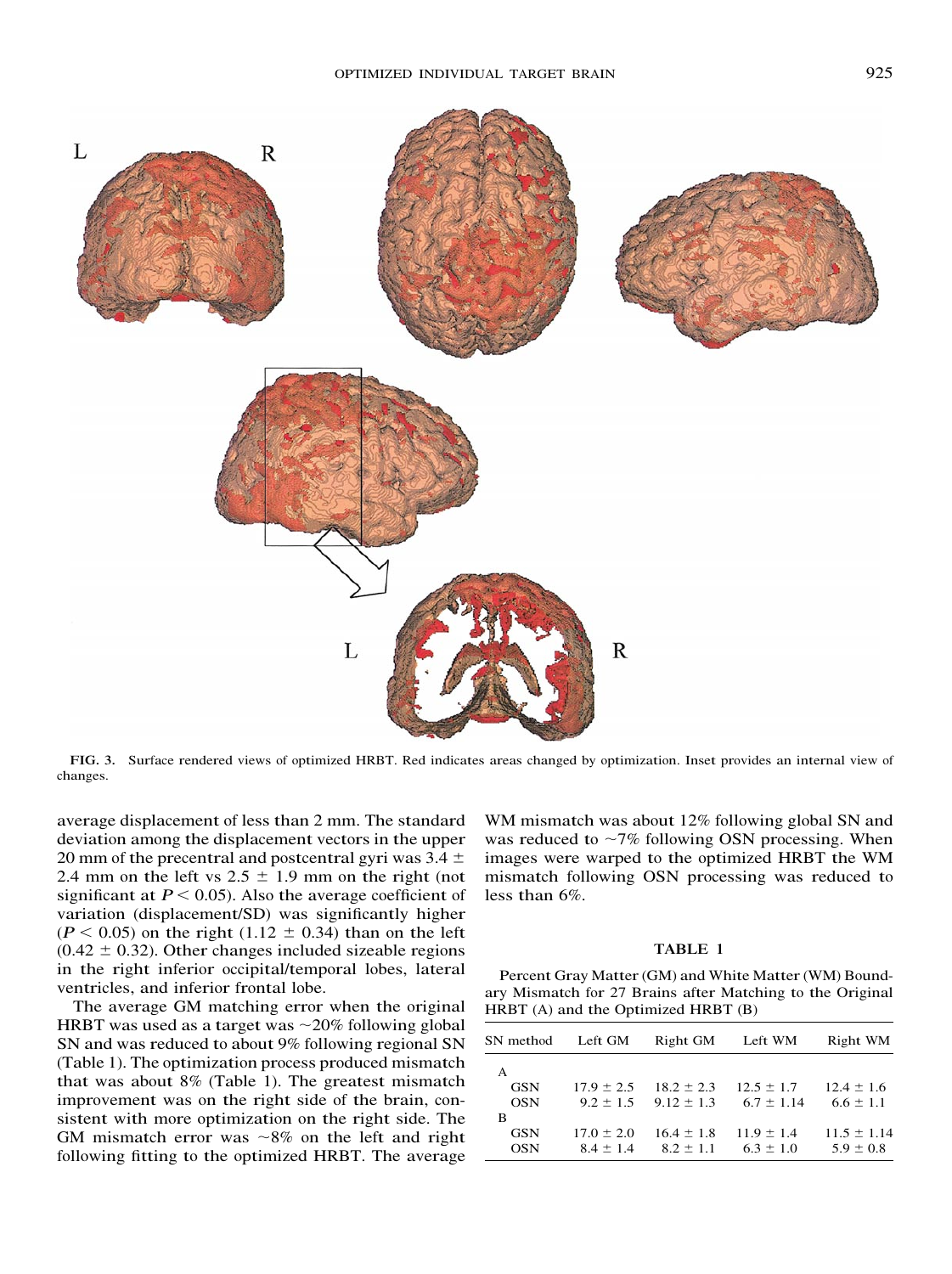

The plots of transformed-to-target brain image average cross-correlation (Fig. 4) show that the Rs improve following warping to the optimized HRBT (top curve) especially at smaller scales (steps 5–7), indicating better anatomical match among the group of brains. The average GM spatial cross-correlation coefficients, calculated in the areas where the two templates were different (red areas in Fig. 3), are shown in Table 2. Warping to the optimized HRBT resulted in significantly higher correlation ( $P < 0.05$ ) in the areas affected by optimization compared to the original HRBT.

#### DISCUSSION AND CONCLUSION

A novel method to reliably identify and optimize the BIT brain for a group of 3-D MRI brain images (Kochunov <sup>e</sup><sup>t</sup> al., 2001) was used to make the HRBT a better regional SN target. Using a well-developed target such as the HRBT, where many regions are already manually segmented and labeled, provides a practical advantage over selecting an individual target brain since manual segmentation is very time consuming.

The MDT displacement field provides the values for the mean displacement vector (the boldfaced vector, Fig. 1) for each voxel of the target brain and the standard deviation or spatial spread about the mean (the dotted vector, Fig. 1). The mean displacement vector indicates the distance from the target brain to the mean corresponding location for the group. The standard deviation about the mean location is a measure of the spatial consistency of this anatomical location within the group. Higher spatial spread indicates significant variation in the location of this anatomical region among the brains in the group. This situation was observed at the precentral and postcentral gyri on the left side. The more complex anatomy and higher degree of nonhomology in the dominant hemisphere is believed to be the cause of higher spatial spread on the left side. This is supported by the findings in the study of the degree of cortical folding—gyrification index (GI)—performed by Zilles <sup>e</sup><sup>t</sup> al. (1997), which reports GI being significantly higher for the left hemisphere.

The higher displacements on the right side resulted in a 6.5-mm anterior move of the dorsal part of the right central sulcus in the optimized HRBT. Thompson <sup>e</sup><sup>t</sup> al. (1998, 2001) reported that the superior portion of the average right central sulcus was located about 8 mm more anterior relative to that of the left central sulcus. That asymmetry was observed in the normal and diseased populations of subjects. The dorsal part of the right central sulcus of the HRBT was originally located at the about the same level as the left central sulcus but was moved to match the "middle of the group" by the optimization process.

The lower spatial spread of right precentral and postcentral gyri among the source brains can be attributed to more similarities among the sulcal features. This assumption is supported by the prior studies of sulcal variability of precentral, central, and postcentral sulci in a group of 10 subjects (Kochunov <sup>e</sup><sup>t</sup> al., 2000). Following OSN processing, the central sulcus on the right side had significantly less spatial variability than that on the left side even though the sulcal variability on the right was slightly higher than that on the left following the global SN. Similar findings were also reported by Missir <sup>e</sup><sup>t</sup> al. (1989), Zilles <sup>e</sup><sup>t</sup> al. (1997), and Le Goualher et al. (2000).

Ideally, the MDT optimization should position homologous locations in the target brain to central locations, characteristic of the group. This is not achievable for biological and technical reasons. While many anatomical features are present in all brains, some are present in most brains and others are individually unique (e.g., some sulci created during secondary gyration). Thus, a principal goal of target brain optimization, reduction of individual features in the target brain, is impeded by using a single brain with many individual features. Previous work demonstrated how selecting a highly unique individual brain could be avoided, but that was clearly not the goal in MDT optimization of the HRBT brain. Currently, technical limitations due to failure to extract and match desired anatomical features are believed to be dominate biological issues. While the matching methodology (crosscorrelation) is adequate, the feature extraction, via

# TABLE 2

Average GM Spatial Correlation Coefficients in the Areas Affected by the Optimization Process after Matching to the Optimized and Original HRBT Targets

| Octant size    | Optimized colin brain | Original colin brain |  |
|----------------|-----------------------|----------------------|--|
| $4^3$<br>$2^3$ | $0.63 \pm 0.023$      | $0.52 \pm 0.026$     |  |
|                | $0.57 \pm 0.028$      | $0.48 \pm 0.029$     |  |